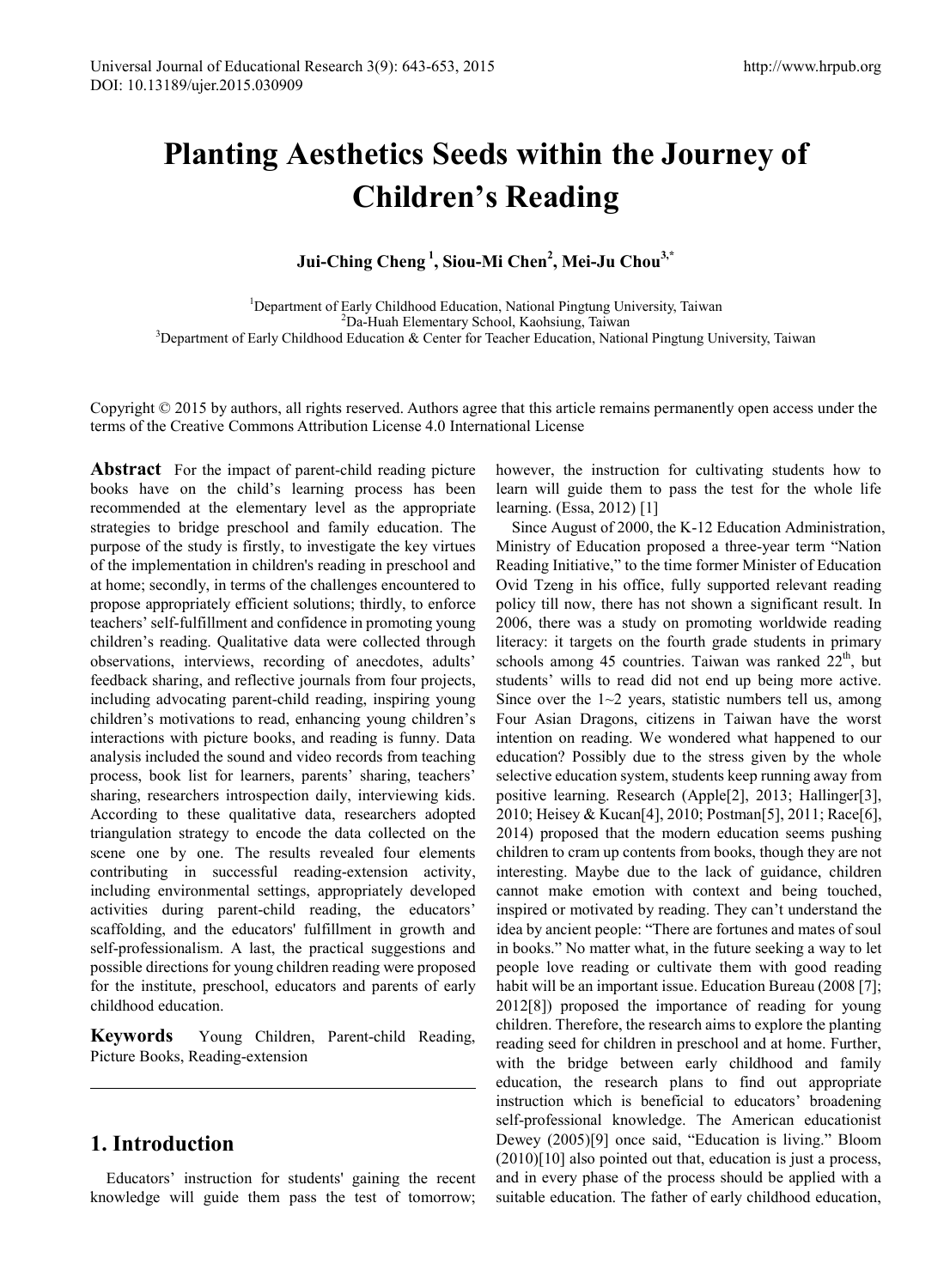Froebel said: "If you grew a habit very easily in childhood, it is going to be very hard to quit it" (Beck, McKeown,  $\&$ Kucan, 2012[11]). It tells us the importance of early childhood education. Daisy L. Hung, the educationalist who keeps promoting reading nationwide, always advocates to let people read more no matter during her period of publishing new books or speeches through illustrating advantages of reading.

Concerning the actively building an environment for motivating children to read actively and with skillful strategy, "quantity can be equal to quality" serves as the principle for adults scaffolding. Children can learn the way to solve problem from reading, and through impersonation, recognition, literature has the imperceptible influence in cultivating children development in language, recognition, social, emotional, aesthetics and quality character (Bruce, 2012[12]; Carlson, etc, 2008[13], ; Early, etc. 2007[14]; Mol, & de Jong, 2009[15]). Based on above research motivations, the purposes of this study are the followings:

1. To explore the process and efficiency of promoting reading to children

2. To explore the educators' self-fulfillment in guiding children reading

# **2. Literature Review**

*Parent-child Reading*

Perhaps you own unlimited wealth Many boxes of jewels and gold But you will never be richer than me I have a mother who reads to me ──From Strickland Gillilan

Research (James& Prout, 2015[42]) revealed the significance of parent-child reading have aroused preschool education attention. As the role of parents gradually become the first two significant instructors for children before their preschool period, in modern high-technology knowledge society, parents' educational or occupational backgrounds are not the most important things; Instead, parents' setting up examples for children's learning would be more important than the traditional times. If parents can be more involved in interacting with kids while reading, such as proposing more questions, constructing conversations with kid, appraising, adding information to the story topic, discussing possible thoughts, sharing experiences, all of those actions can potentially cultivate child's interest and skill of reading in the earlier period (Kindle, 2011[16]; Lonigan & Shanahan, 2010[17]). Further, while adults and children are reading together, the discussion between them can be transformed from visual metaphors to the bridge of seeking its meaning within reading stories or picture books (Willett, Robinson, & Marsh, 2009[18]; Wasik & Bond, 2009[19]; McGee & Richgels, 2008[20]).

Further, many literatures prove that "parent-child reading" is one essential factor in contributing educating a child, since

it not only causes the following benefits to child's growth (Justice, 2002[21]), but also leads to positive development in language, recognition, social, emotional, aesthetics areas (Chou& Lee, 2012[22]; Ko & Chou, 2014[23]). Indeed, Parent-Child reading improves the relation between kids and parents (Kassow 2008[24],). Especially when the process of reading is pleasuring and open-ended, children will experience the fun of reading and grasp the aesthetics experience in reading and in their interactions with parents as well (Sansanelli & Hustedt 2009[25]; Wohlwend, 2011[26]). Parent-child reading together directly enriches child's auditory comprehension of vocabulary (Belland etc. 2008[27]; Machado, 2010[30]); Reading with children establishes them more and complete understanding about reading (Lonigan & Shanahan, 2010[17]). Summing up above results, we come to a conclusion that children's behavior is influenced by the parents. Therefore, to build children's interest in enjoying reading, parents must realize the concept of children's development, excite children's joyfulness in reading while the child is very young and while parents could arrange quality time in accompanying reading.

*Specific Practices to Promote Parent-child Reading*

Zucker (2009) [29] proposed that every cycle of reading always follow a certain process, including choosing books, reading, and having response, and those three elements make a interaction circle finally. It is noteworthy that in the concept of parent-child reading, there is a reading cycle of parents' interaction with the children toward reading into the deepest central figure - "trying to get the assistance from an adult of ability," not only helps children to build the reading habit but also create an appropriate environment of reading (Lonigan & Shanahan, 2010[17]; Teale, Hoffman, & Paciga, 2010[42]). According to previous parent-child reading experiences, we summarize several specific practices as the followings (Biemiller & Boote, 2006[30]; Brabham & Lynch-Brown, 2002[31]) including before, during, and after parent-child reading.

Before Parent-Child Reading:

1. Create a pleasant parent-child reading mood and interesting reading environment.

2. Encourage or reward way children to read with motivation and interests.

3. First time reading and choice of books within reading approach should be based on the child's interests and needs-based.

4. Before parent-child reading, adults should maintain a calm mind, instead of being angry, and absolutely cannot do any violence onto child.

### During Reading

1. Beauchat, Blamey, & Walpole (2009)[32] proposed that with the application of appropriate reading tone, rhythm, facial expression, and body language to transform variety way of reading techniques for children, children would love to read through parents' guiding from pictures to words, from interest to knowledge, from continuousness to habit-building.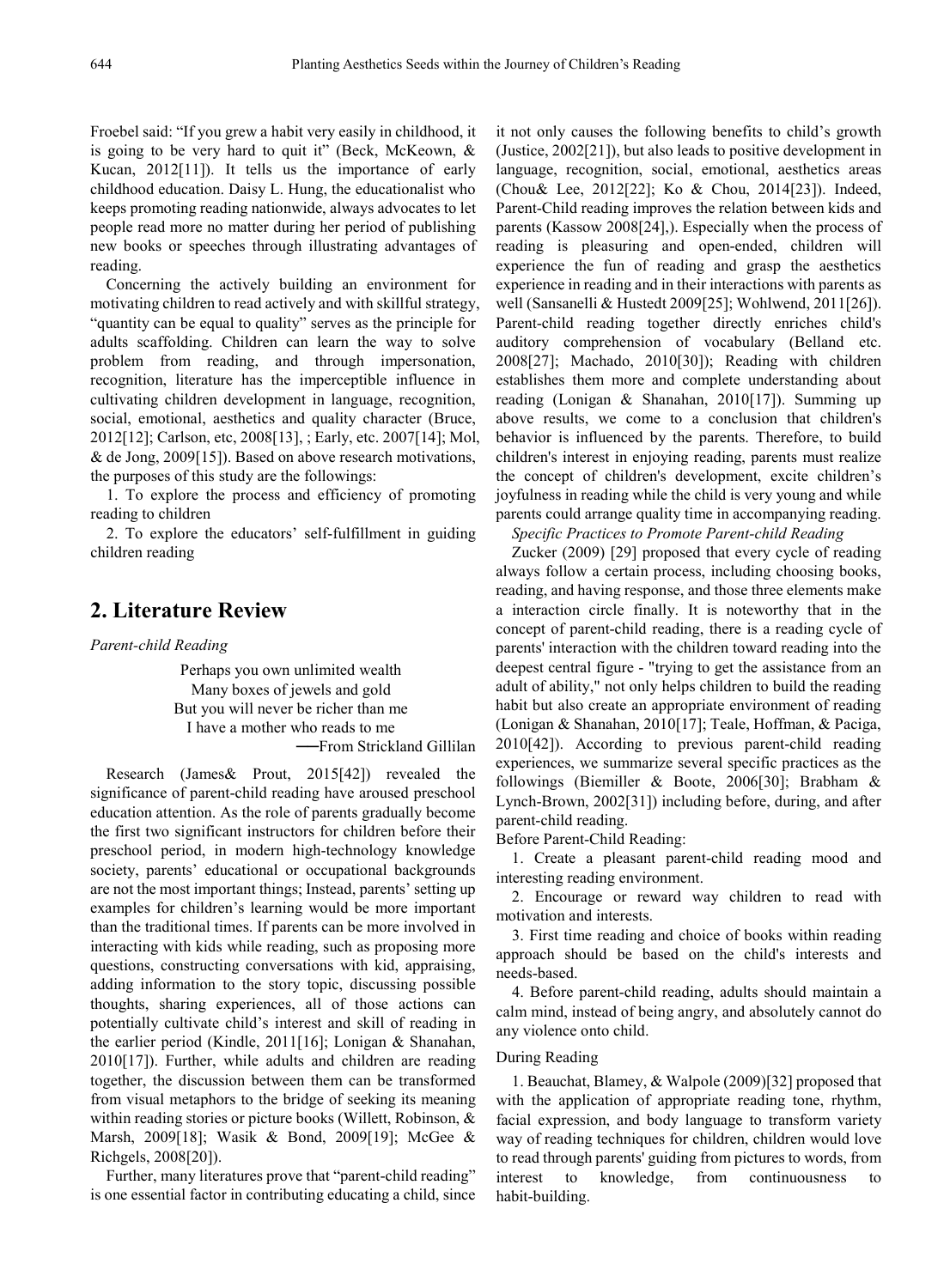2. Parents guide children to read/explain from the cover page, including the name of the author and the illustrator, the publication of the book to the last page of the book, and explain to children that "the book is finished" for every time reading.

3. Parents lead children to use the fingers to point, and to turn to the next page while parents and children read together, and always give children opportunity in practicing turning pages (Belland, etc, 2008)[27].

4. Parents need to be patiently repeat reading, make proper pausing during reading, and making different story atmosphere.

5. Parents need to apply listening, speaking, reading, and writing four skills (Biemiller & Boote, 2006)[30] to appreciate children's thoughts, thinking, and expression.

6. Young children learn from voices, if the child is too young, parents could make the child sit on the knees, and read loudly for the child.

#### *The Function of Parent-child Reading*

Reading is a complex multi-aspects course, children need a natural way to learn how to integrate these factors required among reading courses. Parents and teachers are the most direct mentor to kids. The followings are the multiple roles parents play in reading (Essa, 2012[1]; Heisey & Kucan, 2010[4]): (A) Provider - with books resources, arrangements or provide reading environment. (B) Guide – parents are who know things and how to guide children to read books. (C) Sharer – parents share the mood, feelings and fun during reading. (D) Learner – parent learn how to read with their children, and wander around in the reading world together. During recent research, with reading for children came out with a huge influence, many scholars and experts also have also published their views on the advantage of parent-child reading. The common features of the function of reading are summarized as the followings:

## (A) Children's Development

Research (Dickinson, Golinkoff, & Hirsh-Pasek, 2010[33]) proposed that parent-child reading can balance emotions and personality development for children; Parent-child reading can not only enhance the cognitive level (Kim, 2008[34]) of function, in fact, it also reflects an emotional level in a parent-child relationship which is unique and irreplaceable. On the development of this theory, one of parent-child interactions is to help children to develop their self-concept (Lellemyr, 2009[35]), culture emotional maturity (Kindle, 2011[16]), personality (Morrow, Freitag & Gambrell, 2009[36],) through daily life experience with parent-child reading.

## (B) Language Aesthetics

With the process of parent-child language scaffolding and reading, it always brings children the simplest pleasures (Machado, 2010[28]; Vygotsky, 1978[37]). Further, Wasik& Blewitt (2006) [38] proposed that the questioning style of

parents' reading picture books to the children serves as the action of sowing the seeds through the most beautiful languages in general, when children listen adult to read these picture books, it is the greatest achievements of what a language can do for the children.

## (C) Modeling and Copying

During children's curiosity and eager in learning period, children learn what they see, hear, say, and do from their interactions with parents. Thus, the parent-child reading is exemplary for daily life naturally cultivating children's personality, development, and life attitude. While the parents were reading, it naturally leads to insightful views that adults' accompany to child serves as the best teaching and demonstration examples, which elevate the inter-relationship between adults and parents. Tompkins (2007) [39]proposed that if a child falls in love with reading books in his childhood, the aesthetics of reading experience will not only maintain for being long-lasting good memories, but also cultivate children in positive life-long learning, motivate inner learning through his whole life. And this aesthetic experience will always be full of the children's mind and soul, just like to light and heat continuously immersing into children's learning energy. As Koshy (2010) [40] believed that via operating a home reading environment, parents can do the most of activities with children by reading or playing with children. Finally, Machado (2010) [28] revealed that in front of your kids, opening a book is to open a world for them. Cultivating children's interests in reading is equal to let them have a broader world.

## (D) Parent-child Reading Targets Not Only in Paternity of Society

In terms of parent-child shared reading, it is not necessarily limited to parent and child, that being said, reading with grandparents and brothers or sisters can also be very good reading activity. Schickedanz& McGee (2010) [41] proposed that even grandparents can have different interpretations of the story due to their different life experiences and journey. Through grandparent- child reading, it not only allows grandparents to enter into the inner world of children, but also grandparents can express their feelings to grandchildren (Teale, Hoffman, & Paciga, 2010[42]). Also, as to reading together with brothers and sisters, it can be an object of worship, because of children's communication within stories, imagination and creativity easily embellish the story. Perhaps children's reading together is more influential than reading with their own parents.

#### (E) Harmony Parent-Child Interrelationship

Parent-child reading and listening based on a harmonious relationship leads to aesthetic experience for children, for parents, for teachers, and for grandparents. With the practical implementation for everyone, Bloom (2010) [10] proposed the significance of the process during parent-child shared reading as the followings: (1) Parent-child reading which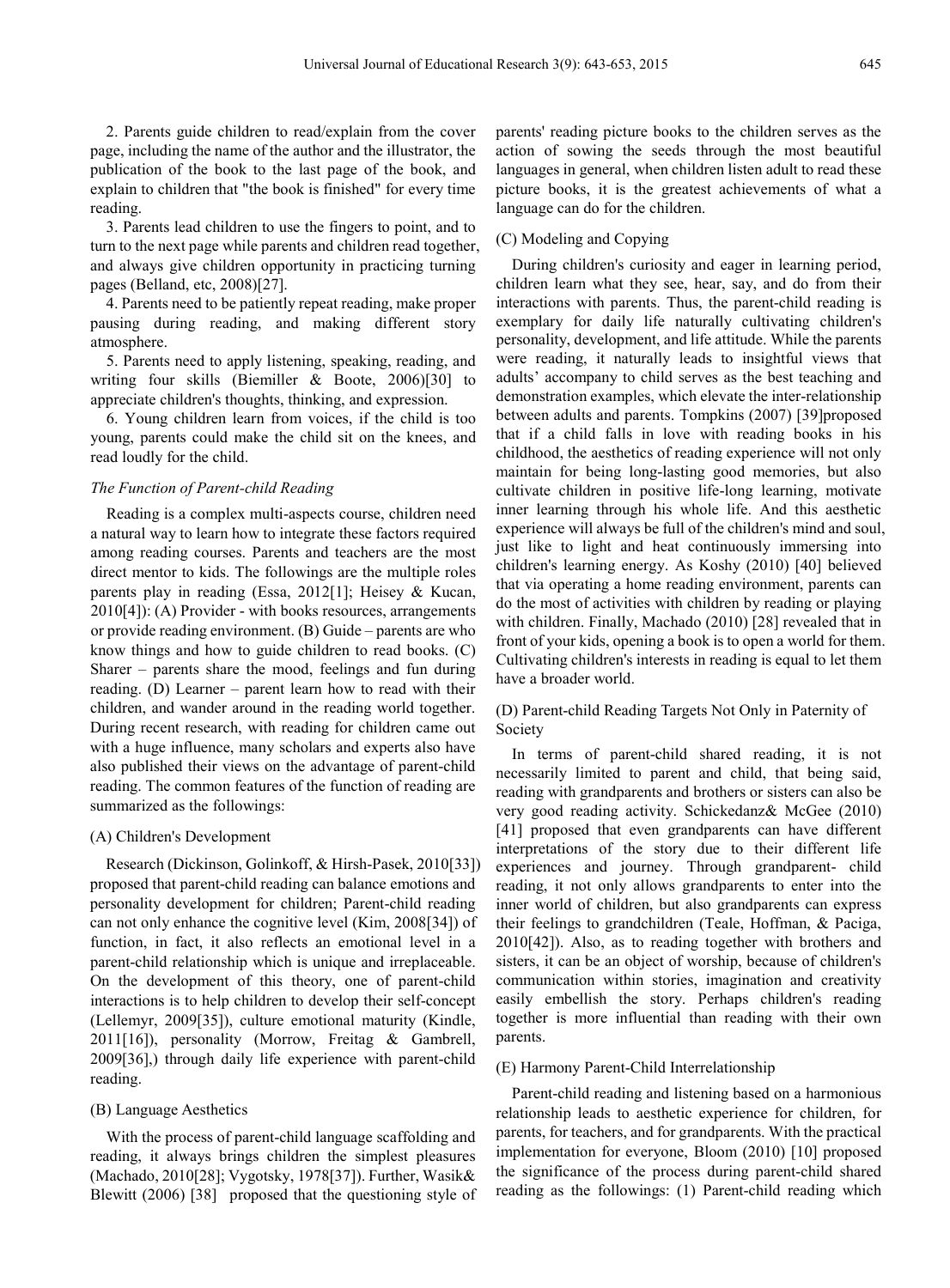focuses not on how much they read the book, but the two parties must have thoughts and feelings in the process, whether they enjoy the fun of reading altogether, and finally being thankful to each other's existence. (2) This warm, real feeling will always remain inside the hearts of children. (3) Time is what a life composes of, if children do feel the love from their parents' wills to share the happy time with them, adults have just given children the most irreplaceable gift.

## *Relevant Researches on Promoting Early Childhood Reading*

Orville Prescott proposed that "Few children learn to actively love books by themselves. Someone must have led them into the wonderful magic world of literature. Someone has to show them the way."(James & Prout, 2015[43]) With the goal of promoting children's reading, the following research proposed their related points of view.

From these researchers, the important direction from the literatures and a great strategy to promote reading was revealed:

(A) As to promoting reading in early childhood, parent-child reading is extremely important, indispensable, and capable to provide parents a clear reading conviction. (B) Illustrated picture books are the best medium to promote early childhood reading. (C) Reading is an interesting experience, but it needs guidance from teachers and parents, which is a key to reading successfully, cheerfully in children's hearts. Moreover, picture books bring up activities to promote parent-child reading to make children carry their own reading habits into the home. It can also inspire a child's post ability when children respond to questions via reading, parents' sharing, other teachers' sharing.

|  | <b>Table 1.</b> Related Research on Preschool Reading |  |
|--|-------------------------------------------------------|--|
|  |                                                       |  |

| Research                   | Topic                                                                                | Method                                                                                                     | Findings                                                                                                                                                                                                                        |
|----------------------------|--------------------------------------------------------------------------------------|------------------------------------------------------------------------------------------------------------|---------------------------------------------------------------------------------------------------------------------------------------------------------------------------------------------------------------------------------|
| Lee (2002)[44]             | Application of Stories on Children's<br>Leisure Activity                             | Multiple<br>Intelligence<br>on<br>Instruction provides parents<br>correct reading belief                   | Reading is a kind of leisure, a bridge between<br>children and adults. With the cooperation of<br>family and preschool, children would have an<br>appropriate learning environment.                                             |
| Liao (2003)[45]            | Parent-Child<br>Shared<br>Promoting<br>Reading and Children's<br>Reading<br>Behavior | Design story and play for 5-6<br>years old children to realize<br>children's reading<br>performance        | children's growth is as follows. From<br>discussing, active reading, to self-designing<br>stories, reading for others, and toward free<br>play, solving problem, and independent<br>reading makes parent-child reading quality. |
| Huang (2004)[46]           | Elementary School Grade 9 students'<br>reading interests                             | The promoting of children's<br>reading elevates children's<br>reading motivation                           | Adults' scaffolding and guiding in resources is<br>necessary for children's reading. Children love<br>to read by themselves.                                                                                                    |
| Lin (2004)[47]             | Reading Symposium-Exploration on<br>children's classroom reading and play            | How would children interpret<br>storybooks from play, singing,<br>painting, and arts.                      | Reading itself is full of pleasure, and with<br>adults guidance, children's creative thinking<br>elevates reading.                                                                                                              |
| Ko(2006)[48]               | Promoting Parent-children Reading in<br>Preschools                                   | Research based<br>children                                                                                 | on solving Strategic application proposed direct efficiency<br>problem for 4-6 years old for children's reading and problem solving<br>ability.                                                                                 |
| Luo $(2011)$ [49]          | Give me Five—enjoy reading                                                           | Action research on solving<br>problem                                                                      | The internalization of knowledge needs to be<br>processed<br>through<br>children's<br>daily<br>life<br>experience.                                                                                                              |
| Liao (2008)[50]            | Exploration on Children's Practical<br>Reading                                       | The Verify of Theories and<br>Practices in Explaining the<br>Time and the Way Young<br>Children Read       | Build natural and aesthetic environment for<br>children would make children build good<br>learning basis and reading habit.                                                                                                     |
| Dun (2008) [51]            | Research<br>Preschool<br>Action<br>on<br><b>Educators Reading Program</b>            | Observation, Interviews,<br>Teaching Dairy,<br>Questionnaires, Children's<br>Works are the best resrouces. | Aesthetic learning environment elevated adults<br>and children interrelationship and educators'<br>professionalism develpoment.                                                                                                 |
| Liao $(2008)$ [52]         | How Would Preschool Educators<br>Build Children's Reading Habit                      | interview.<br>Semi-construct<br>observations into classroom,<br>and related literature.                    | Parents' insistence in guiding children is the key<br>for children's variety reading habit cultivation                                                                                                                          |
| $Lin(2009)$ [53]           | Magic on Silent Reform--Parent Child<br>Reading                                      | <b>Action Research includes</b><br>interviews, observations,<br>questionnaires, and<br>children's works.   | Teachers need to realize parent's needs, design<br>reading plans,<br>diligently<br>discuss<br>with<br>scholars,<br>colleagues,<br>actively<br>$_{80}$<br>into<br>community, and willingness to self-reflect.                    |
| Heisey &<br>Kucan(2010)[4] | Science concepts to primary students<br>through read alouds                          | Reading aloud during<br>language course                                                                    | Reading aloud is positively related to children's<br>reading ability                                                                                                                                                            |
| Wohlwend<br>(2011)[26]     | Playing their way into literacies                                                    | Reading, writing, and<br>belonging in the classroom                                                        | Children's playing combined with reading and<br>writing would elevate children's learning<br>motivation                                                                                                                         |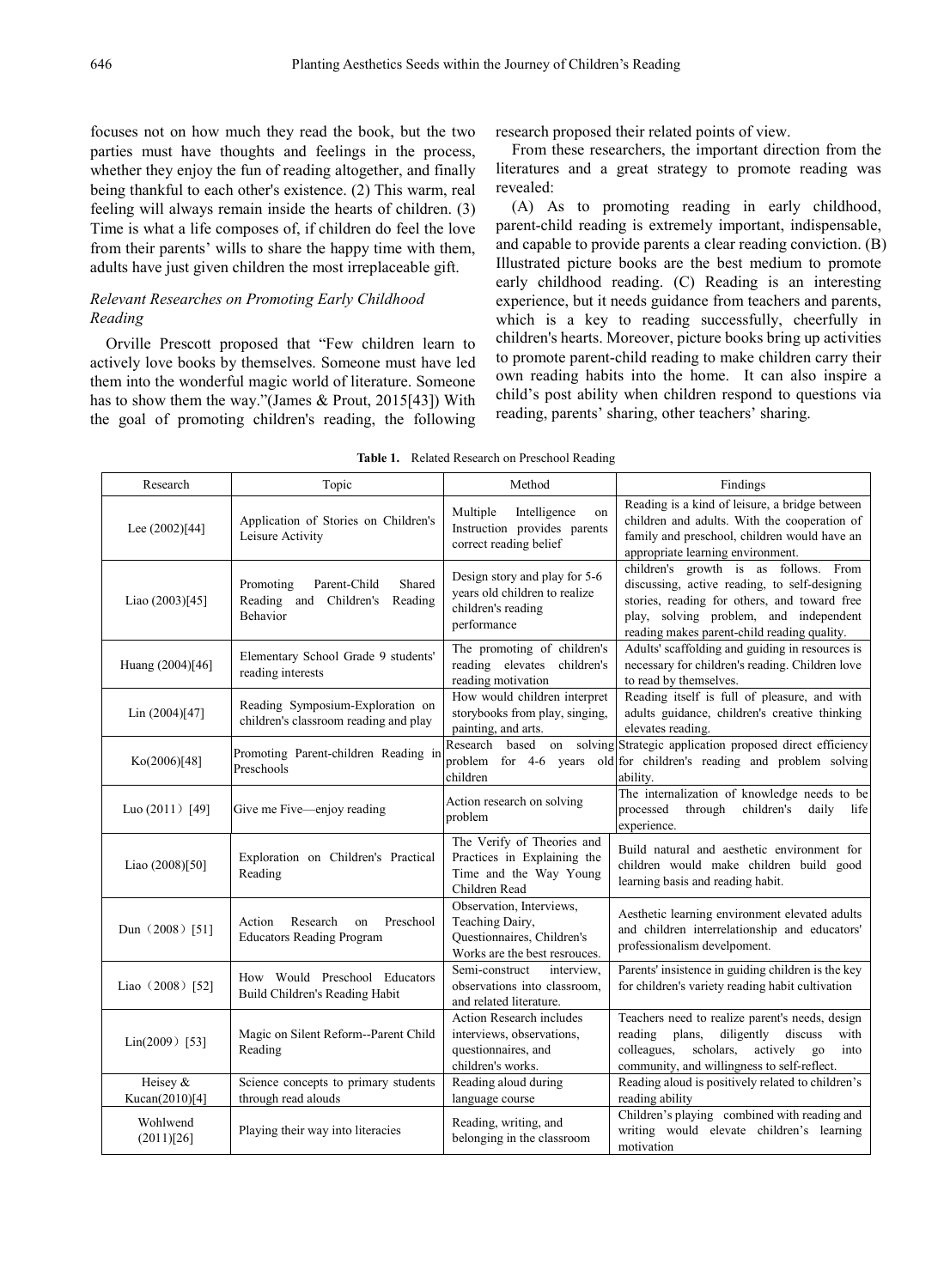# **3. Research Methods**

In this study, there are three parts beautiful things related to reading happening during one year, the one is parent-child reading at home, the other is parents' reading pictures for children in preschool, and the other is the preschool teachers' self-fulfillment in professionalism reading journey. Therefore, reading picture books is deemed as the main media to promote a design-related education and outreach activities. The data collection includes observations, recording, videoing, questionnaires, children's works, and interviews for parents, children and preschool educators.

Participants in the study were 30 parent-child dyads (17 girls and 13 boys children of 60 months of age). Data were collected through home visits. Parent-child shared reading was observed and coded using an adapted version of the Adult-Child Interactive Reading Inventory (ACIRI). Parent-child interaction while playing with toys was also observed and coded using the Parenting Interactions with Children: Basic demographic information and the frequency of shared reading were obtained through a parent interview.

For the role of the researchers, we are not only practitioners, guider, but also observers, the subjective and objective ideas will be included for data collection for the research. In order to avoid excessive self's subjective consciousness, the research adopts continuous self-reflection on the log among researches. As to all discussion guide taught in schools, teachers share with parents how they respond, in order to achieve good educational objectives.

Concerning the "Spreading Aesthetic Seeds into Children's Reading Program," the process includes: (1) Problem Exploration: The Importance of Children's Reading, (2) Related Literature and Professors' Interview, (3) Setting for Research Plans. Plan A: Promoting Parents-Children Reading, Plan B: Motivating Children's Reading, Plan C: Advance Children's Interaction with Picture Books, Plan D: Reading is So Interesting, (4) Plan Implementation and Results Observation, (5) Reflection and Plans Adjustment,(6) Results Evaluation: Records, Interviews, Children's Works, Questionnaires, Teachers' Observation, Parents' Sharing and Feedback, and (7) Conclusion and Discussion.

The following is the research framework.

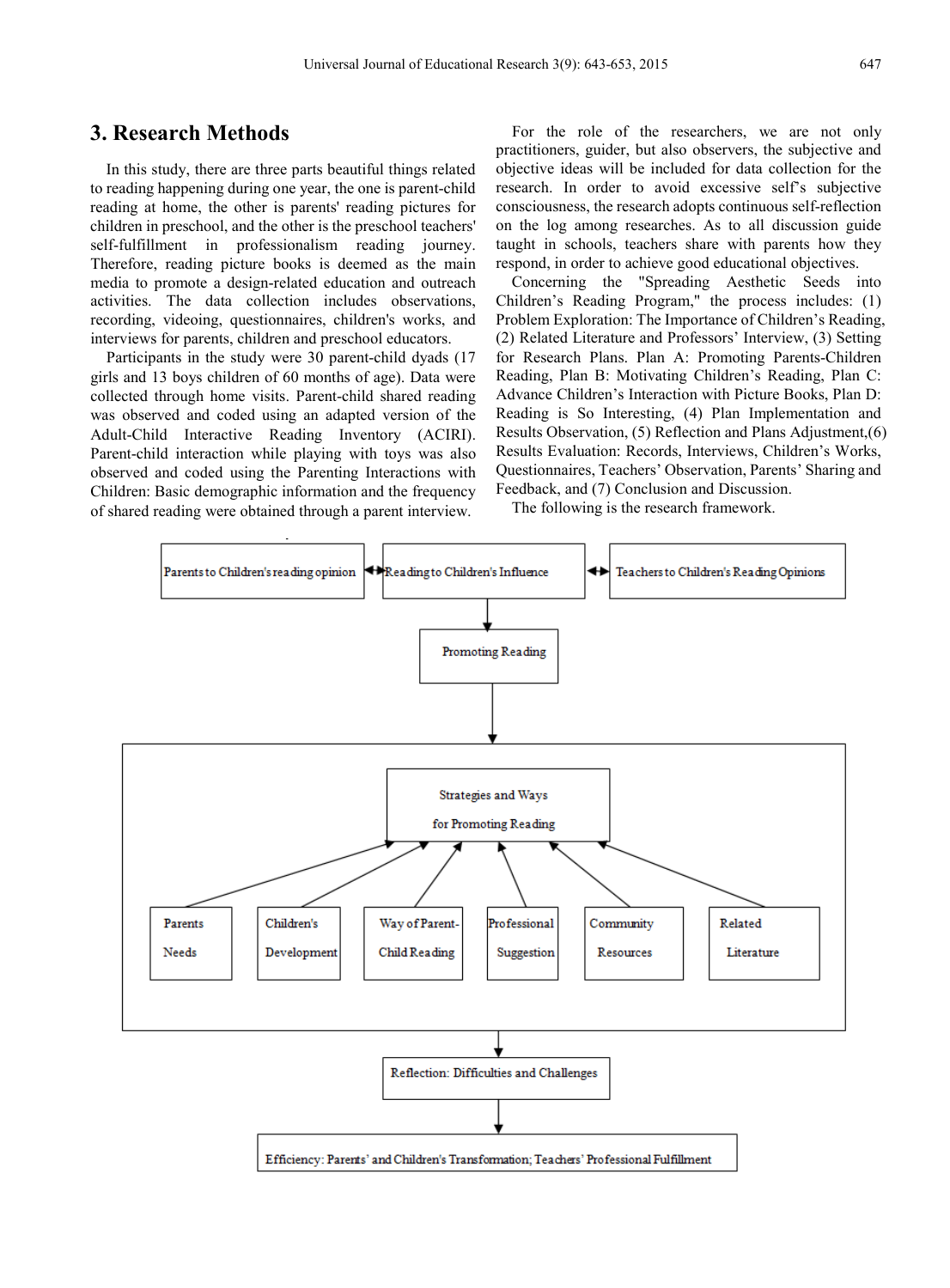# **4. Data Collection and Analysis**

## **Data Collection**

In order to verify the consistence and validity of the research process, data triangulation skill is adopted for the collected data. For the data collection part, interviews, observation, video, recording, researchers' teaching diary, interviews are the sources for data collection. The research sampling adopts one preschool teacher and 30 children and their parents within one classroom in public preschool. The data includes the following, observation records, reading sheets, parents' and teachers' sharing sheets, a teaching daily for researchers, and interview records with children.

## 1. Observation Records

In order to grasp teaching actual situation, children's learning process, and the instruction situation derived from the interactions between teachers and learners, the researchers themselves put themselves into the teaching process. With classroom videoing and recording to gain the reality for data collection, teaching reflection, observation, teaching dairy are adopted for this research.

#### 2. Reading Learning Sheets

There are two kinds of reading learning sheets, one is the "Reading is so interesting" learning sheet, which is guided by teachers for young children. The other one includes "Parent-Child Shared Reading Feedback" and "Top Reader" learning sheet, which could offer information for teachers to realize how often and in what way parents participate in parent-child shared reading at home.

## 3. Parents' Sharing Sheet

Researcher would love to share with parents' experience for their shared reading with young children at school or at home or at library. It not only provides teachers demands, suggestions, and ideas for promoting reading and for self-reflection teaching.

#### 4. Teacher Sharing Sheet

To interview with teachers belongs to the most important element in the data collection for the research. Researchers would love to appropriately adjust the teaching in accordance with other preschool teachers experience sharing in their interacting with parents and with young children, which provide the basis for self-future teaching direction and reexamination for the goal in promoting reading activity.

## 5. A Teaching Daily for Researcher

The introspection daily for this study is a "miscellany of picture books".

Every time when there has been a picture-booked instruction, the researcher will record those important teaching situations in the introspection daily for such lesson.

6. Interview Record with Children

The interview data collected were mainly from objects of study among classes. I have interviewed three to six kids to understand their interests, favors about reading and what they often do in the kindergarten. The research aims to see if their activities in kindergarten are suitable for them, such as "Teaching Kids to Read", "Borrowing Books to Read", "Mom's Story Time", "Reading is Fun", "Masters of Reading", "Little Story Performers" and "Kid's Story Time".

## **Data Analysis**

The sources of study data in this study include sound  $\&$ video records of teaching process, book list for learners, parents' sharing, teachers' sharing, researcher's introspection daily, interviewing kids. According to these qualitative data, researcher can encode the data collected on the scene one by one. Therefore, the researcher adopted triangulation, which would be applied on findings and reactions on data from parents, kids and teachers.

#### **Research Process**

In this study, the research process is implemented as the followings:

The first step would be finding problems: trough researcher's participations in various conferences, seminars and relevant professional & advanced studies to let kids feel the importance of reading. However, the modern living environment which exposes our kids with many electronic devices has been affecting our kids, such as reducing their wills to read and their possibility to have more social interaction and will eventually impact their lingual developments. So the research is encouraged to contribute own efforts on promoting kids' reading.

Second, I processed literature reviews and interviewed with experts, where as the researcher, I obtained a deeper understanding and a more professional way on solving current problems.

Third, I set up my search projects, where in this study I have totally four projects and each one of them contains three to five implementation strategies.

Fourth, I implemented my research project and observed the result, while in the same time collected data and recorded the research process in order to benefit the afterward introspection and correcting my research projects.

During the period when I was introspecting and correcting my research projects, if I found any problem, I adjusted and corrected strategy and direction of the whole project. After that, I re-arrange the content of research projects until researchers agreed that the research purpose is achieved.

Finally, I evaluated the outcome of research projects and proposed conclusions, introspections and advices as a researcher via methods such as questionnaire, interview, introspection daily of teaching, parents' sharing and feedback.

## **Research Project and Strategy**

While the researcher is planning research project and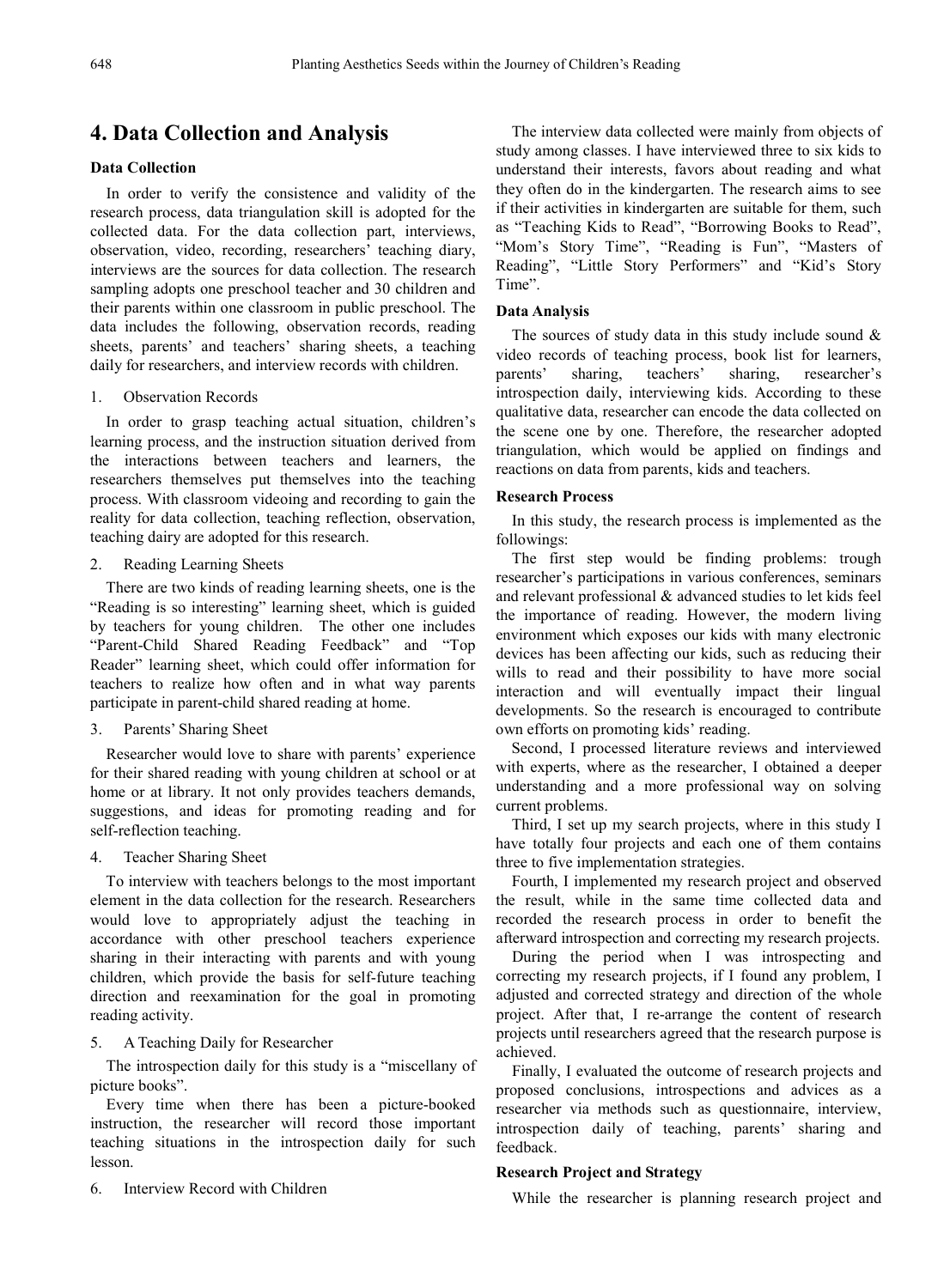strategy, it will be a long time of thinking, searching information and references. Therefore, considered level of parents' cooperation, availability and values, there were four projects and related strategies were determined.

## **Project I Advocating Parent-Child Reading**

Teachers hold parent-teacher conference and advocate parent-child reading during the school learning time. The following activities are help in the research. 1. A Letter to Parents 2. Kid Master of Reading 3. Reading is Fun: Kids' Works 4. Booklist for Parent-child Reading 5. Building a Group of Mom Storytellers to Unify the Team Spirit for Class

## **Project II Inspiring Young Children's Motivations to Read**

Firstly, environmental education would be adopted for the research, for the building aesthetic environment plays important factor in attracting young children and motivating them to read in the language corner; furthermore, it encourages young children to spend their time in the corner. While they share their reading experiences, appraise kids' reading to strengthen their confidence and encourage their reading behavior.

Secondly, we would like to enrich picture books in class, for it not only providing a space that kids can bring their picture books into the kindergarten in order to trigger a trend of reading, but also praising little masters of reading in the public.

Thirdly, we would encourage young children to share their reading experience and motivate parents to participate more by interesting methods such as parent-child reading in home, sharing picture books in kindergarten, recording picture books they had read in activities "Master of Reading", "Booklist of Parent-child Reading" and "Reading is Fun".

## **Project III Enhancing Young Children's Interactions with Picture Books**

This project aims to enhance young children's opportunities and abilities to interact with picture books. It includes below three implementation strategies:

## 1. Borrowing Books Every Week

Every Friday, visit "Furry Library" and borrow two books once, instructing kids to use exclusive library cards for children and learn how to borrow and return books there, and increasing the quantity of books kids borrow there and build up their habits and senses of responsibility to take care and maintain those picture books.

## 2. Discuss and Share Stories

Through the process of discussing and sharing stories, firstly, it helps young children's logical thinking and abilities to solve problem. Secondly, it helps children to proposing open-ended questions, which cultivate children to

think and make them dedicated to reading. Therefore, teachers had better design the questions first and adapt selves to changing circumstances where they teach, while learning how to record and introspect their teaching. Finally, as young children love to share their reading experiences, from their raising hands to reply questions from teachers or parents, they become involved in loving reading books, and in which it is a process of growing up and the main spirit of promoting children's reading.

#### 3. Making Mini Books

Making mini books is a teacher approach which can integrate reading activities, and it combines the six fields within the new course outline "body movement, health, cognition, language, society, emotion and beauty" and three major skills: cognition, love and body skills. Under assistance and guilds from teachers, kids use various paper materials and art tools to make their own mini books to express personal styles and traits. With giving children opportunities to become storytellers of their own mini books, young children could publish their creativity, originality, and imagination from mini books they made in turns and the whole process turned out being very happy.

## **Project IV Reading is Funny**

In order to cultivate the kids' happiness of experiencing reading, it includes below three implementation strategies: establish a exhibiting zone, playing with stories, and dramatic play.

#### 1. Establish a Zone to Exhibit Their Works of Reading

It makes young children freely exhibit their works highly interrelated to reading and the activity make every child learn from each other and get closer Therefore, the role of teachers is to help young children to take photos with their own works, which would be able to naturally record their growth and memories. In the zone where kids exhibit their works of reading, we often see kids taking their parents to watch their outcomes.

#### 2. Listen to and Play with Stories

The preschool educators could choose a story which young children are familiar with and have been listened for many times. Then, the teacher invites the children to play the game of story marathon or making up stories and Story solitaire. Scaffolding skill here is necessary, for each young child has different characteristic and they have different learning way. Teachers have to set up different activity depends on the story content and in accordance with the children's appropriately learning process toward effective teaching purpose.

## 3. Dramatic Play

There are four steps in implementing dramatic play. In first step, teacher picks up a picture book without context as the script, and use a lot of body movement to descript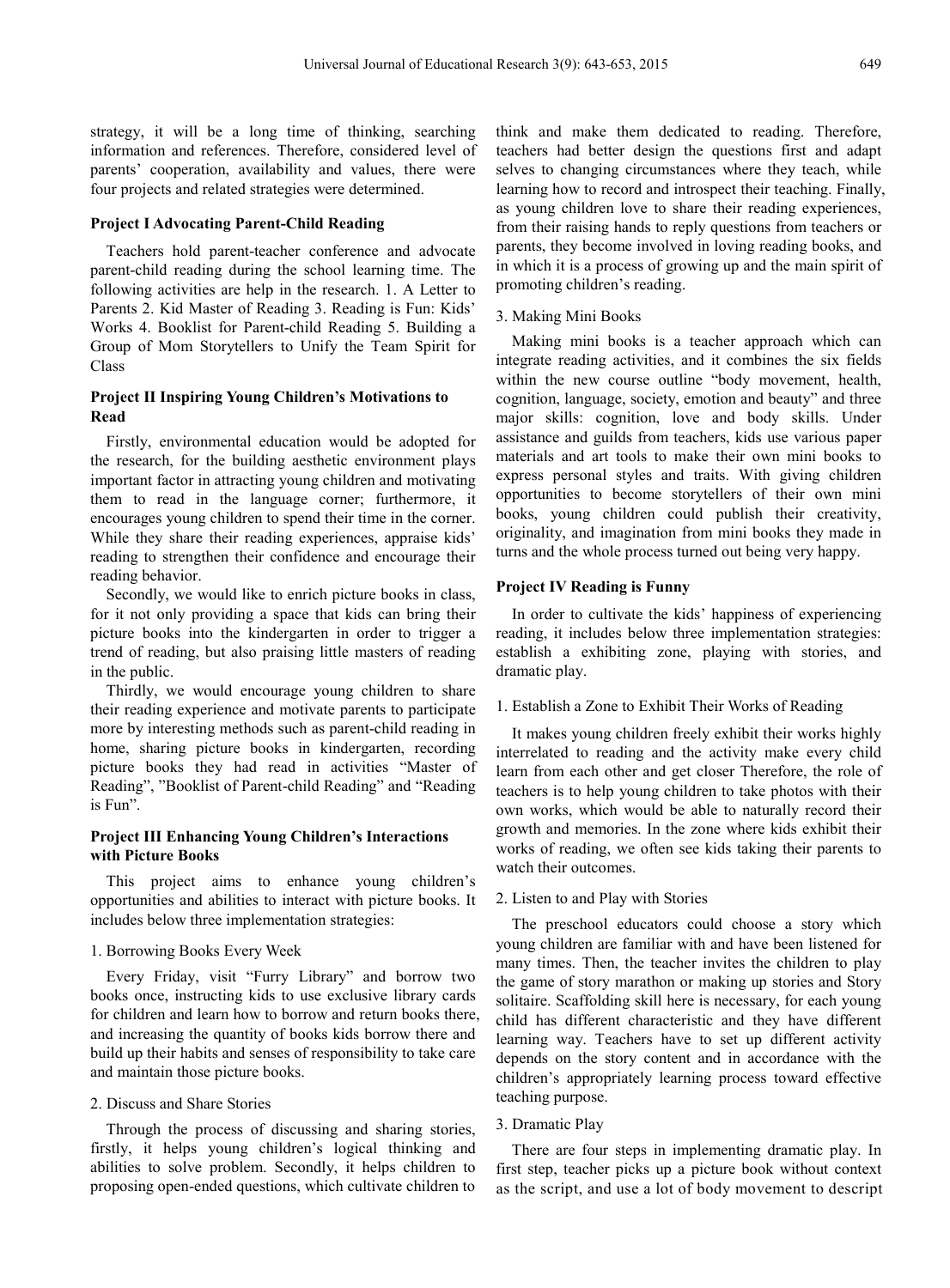pictures within the book. After generating the turning points and conjunctions of such story based on approach of movement narratives, preschool educators could adopt the rules of moment, such as stop, mechanical movements to inspire kids' interests. For second step, preschool educator could add up voice and language. Teachers can emphasize emotion, points or make up echo, responses or staring to each other, even opposing voices. Another activity which is popular with young children is word puzzle, and it is interesting especially for the combination with the background music which children love. Thirdly, team activities such as teachers telling stories or young children performing stories by groups is very interesting for young children. It not only creates a situation to let kids learn cooperation, emotional regulation, negotiation, expressing, sharing the feelings as performers, and communication within the process of playing, but also learn to be respect others and appropriate interpersonal relationship. Fourthly, the dramatic play could be further combined with preschool graduation ceremony, parents' conference, or children's birthday parties. With teachers' and parents' assistance in putting ordinary picture book stories onto stage, the following steps including picking scripts, letting kids be roles, and preparing relevant tools all lead to unit parents' and teachers' interrelationship.

At last, based on the outcome verification of above four research projects, the research would be able to achieves the spirit of research purpose by daily observation, parents' feedback, researchers' introspection about teaching, adjusting content of search project in accordance with young children's needs and development.

# **5. Results and Discussion**

Researchers found the difficulties they encountered while dealing with such solutions. So this chapter is divided into two sections, the first section is the background story of promoting early childhood reading, including difficulties encountered and the efficiency of teachers' promoting children reading; and the second section is to promote early childhood reading with more efficient methods and ways.

*The Efficiency of Teachers' Promoting Children Reading*

The first section in this chapter means to explain the difficulties during promotion of early childhood reading. By promoting reading in the kindergarten, researchers prepared a suitable and aesthetics environment for reading and tons of learning activities with picture books teaching and extending this form into families. Through promotion of parent-child reading, a continuation of reading, children, parents and teachers all work together and inspire learning objects, among families and schools. This set up a friendly bridge of communication with each other through reading picture books together. In most of kindergarten classes, how to implement parent-child reading becomes the most critical issue. The use of parent-child reading becomes very widely known through library activities, telling story among mother communities, parenting seminars … etc.

#### A. Parent-Child Reading at Home

How to practice parent-child reading at home? The research uses parent-child read together sheets, borrowing books, setting up story-mommy group and speeches for parents...etc. And during the one year, parents' role in participating children's reading serves as cooperator, leader, guider, and share experiences.

To make the distance between parents and children closer, an establishment of parent-child emotional intimacy is a must. With experiences of implementing parent-child reading tried to discover the key for these parents who involved in the process and got an outstanding result. Dickinson, Golinkoff, & Hirsh-Pasek (2010) [33]pointed out that through discussion, sharing stories, children actively ask questions and express their views. Or it can also be a teacher to ask questions, for everyone to express their personal thoughts. A good question can promote children's logical thinking and problem-solving skills. Let the children be accustomed to thinking independently, and make them have their own views and opinions is good to the formation of their critical thinking skills. As to children's ability to interact with content of picture books or stories and to share each other, by reading, children can learn from the experiences from the others, and they did not forget the correctness of a certain speculative knowledge, therefore they can finally create an inventive thinking for a better future.

Concerning the way educators can do for building warmth atmosphere from classroom to library and to community, action library. The activity style include group, competition, corner, individual discussion, read aloud, reading photos and free play to fresh children's daily reading experience. In order to build reasoning and critical thinking ability, adults could offer children opportunities to think, to talk, to discuss, and to reason, to criticize through the sharing reading activity at home and in preschool. Further, results revealed that there are four elements contributing in successful reading-extension activity.

1. Environmental Settings

a. Classroom-settings clearly elaborate children's reading.

b. Aesthetic and multiple reading settings should be combined with community resources and diverse culture content.

2. Four Activities during Parent-child Reading

a. Information session in the beginning of the semester.

b. Teacher-designed shared sheets delivered after the reading.

c. Establishment of Story-Mommy group and its interactions with children in the early morning school time.

d. Encouragement of children's participating in take me home (picture books borrowing home) activities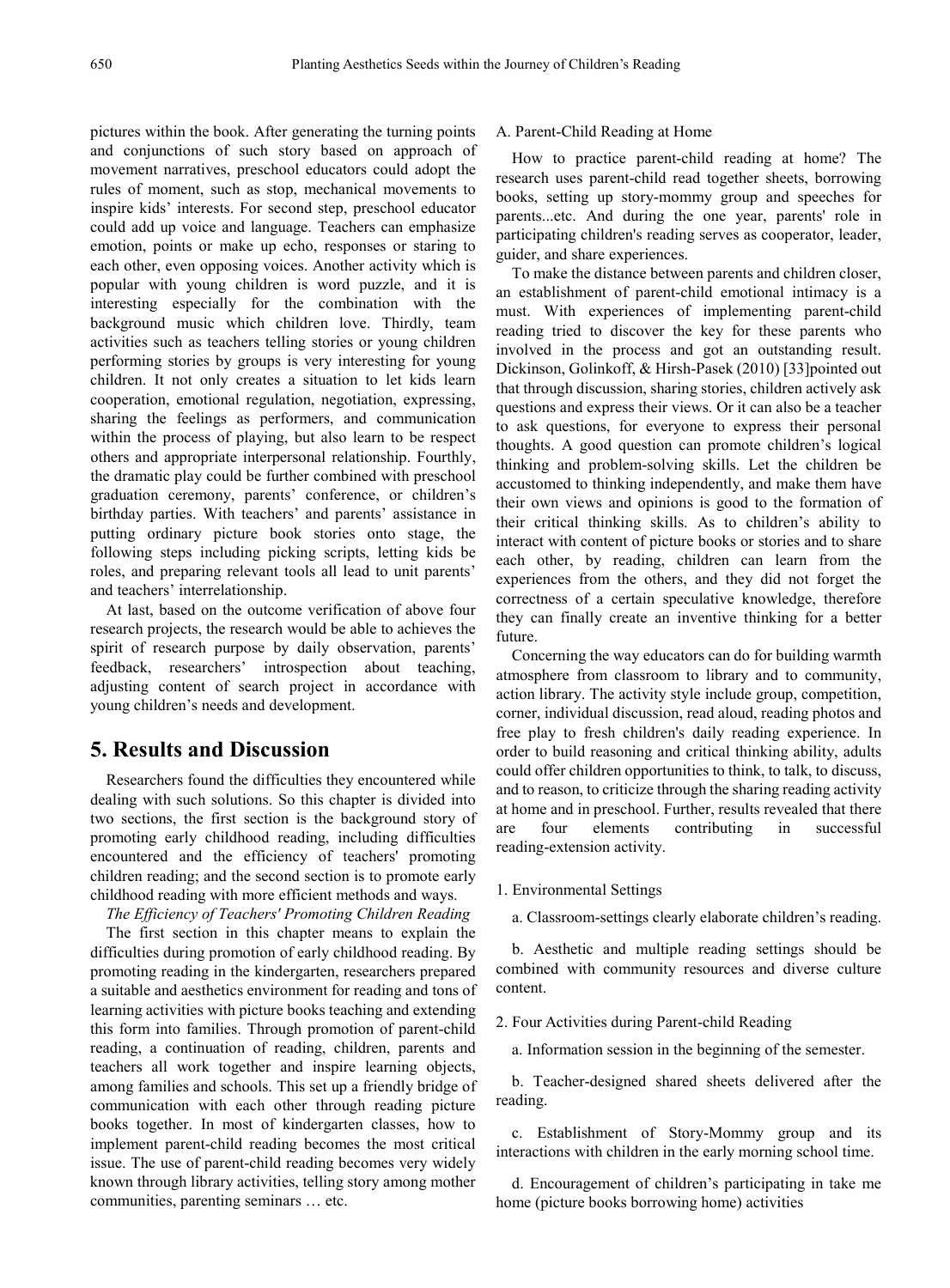## 3. Teaching Process

a. "Step by step" progress means far more than the results. b. The leading children's reading directions should be consistent with the young children's feedback sheets.

c. Aesthetic and beautiful experiences always bring out more internal reading.

d. Teachers' behaviors, words, and deeds strongly influence young children's manner and attitude in reading.

4. Teachers' Fulfillment in Growth and Self-professionalism

a. Abundant learning environments benefit the inter-relationship between adults and children.

b. Parents' positive support in shared reading contributes more to the harmony and intense intercourse between parents and teachers.

c. Within shared reading, preschool educators benefit in advancement of reflective ability, theoretical, practical and professional knowledge.

Similar with the research (Kindle, 2011[16]; Willett, Robinson, & Marsh, 2009[18]), the results of the research revealed that parent-child shared book reading is an indicator of the home literacy environment and is closely related to children's language development. Further, similar with Wasik & Blewitt (2006)[38] and Lonigan & Shanahan (2010) [17], the results revealed that the way to effectively promote early childhood reading includes the combination of preschool and family reading. With the one year reading promoting, the research results is similar with Beauhat, Blamey, & Walpole (2009)[32] research, there are three advantages in teachers' promoting reading: rich learning environment elevates interpersonal relationship, parents' supportive attitude toward promoting reading enhances teachers-children relationship, educators build selfreflection ability in early childhood education professionalism.

#### *The Way of Promoting Children's Reading*

#### 1. Teacher's Perspective

Combined with Dewey's (2005)[9] "reflective thinking" "Learning from Doing" concept, the research revealed that teachers' should hold open-mindedness, responsibility, and whole-heartedness in merging attitude and skills, and then transform thinking into reflective actions. Thus, educators should be first of all, love to read, love to enjoy the happiness and pleasure while they are telling stories with children. In preschool learning environment, there are plenty of activities could be merged into story books, including pictures, photos, discussing, playing, role-playing, pretending, music, and art. With arranging multi-cultural and rich aesthetics reading situation, educators need to always self-reflect in finding the most appropriate way in instructing.

## 2. Parents' Perspective

Home, is not only the definition for beautiful house, but

also the essence of the members within loving each other. From the research finding, it came to conclusion that parents who would pay the efforts in building children's reading habit would also cultivate children willing to love and read. With parents' loving children, children also learn how to love and to be loved, to think and to reason, to read and to express, to explore and to appreciate. With the correct reading value based on family education, parents encourage children to create reading experience also advance parent-child interrelationship and child-centered learning and development.

## 3. Environment Setting Perspective

With the importance of situation, atmosphere, and environment setting up for young children's learning and playing, environment education lies in aesthetics, warmth, love and easy to reach. The research revealed that picture books need to be reached easily and parents need to be part of reading activity. Unconsciously, reading would become a part of family education and life necessity. Therefore, in preschool, educators should arrange it in a comfortable, love, and warmth situation; at home, parents should be in charge of offering a place for creating aesthetic reading experience for children, including bedroom, living, and library.

## 4. From Time Controlling Perspective

With the advancement of globalization and information technology merged into young children's learning and playing, parents are easy to misuse the computer, i-pad, i-phone, the software equipment...etc for guiding and motivate children learn. However, with Frobel mentioned, with the building of reading habit for young children, this ability will last till adulthood and can't be easily replaced, the research found out that with the habit of quietly reading 10-15 minutes every day would enrich young children's mind and soul. Especially for parent-child reading, the interrelationship between parents and children is positively elevated, and children's development in language, emotional, social, and aesthetics are cultivated. (Beck, McKeown, & Kucan, 2012 ).[11]

## 5. Reading Efficiency Perspective

When it comes to reading efficiency or performance, it is not about the grades, the speed of reading, but for the children's enjoy in reading. The aesthetics of language, words, photos, pictures, colors, shapes, lines, textures, and rhythms would make young children concentrate and involve in inner motivation reading. It also surprises adults, with the reading seeds inside young children's mind, the gradual growth into little trees would be fulfilled, and with careful and considerate accompany, the little tree would become a big tree.

## **Recommendations**

From the implementation of parent-child reading and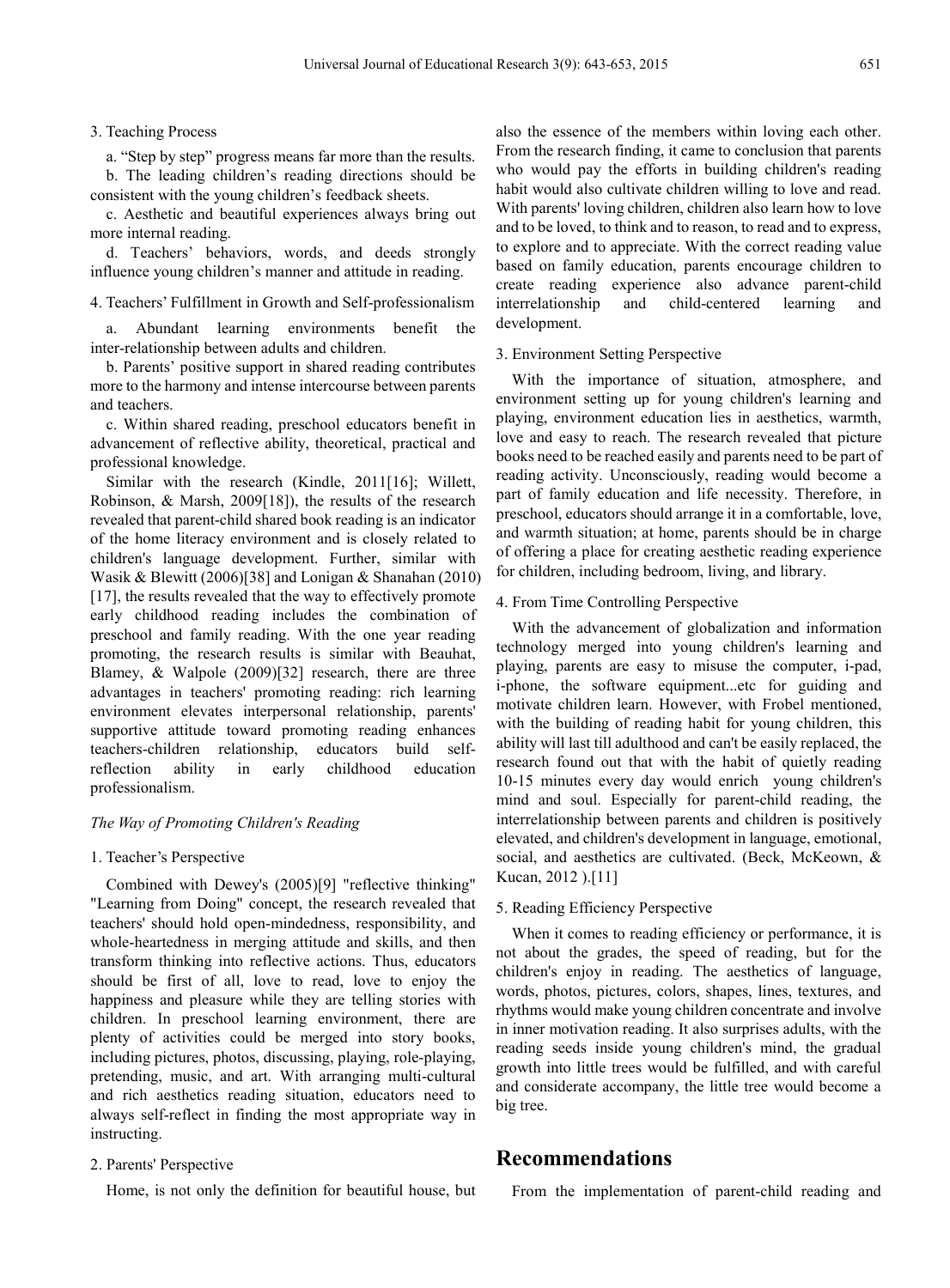parents' storytelling for children in preschool, the researchers successfully promotes reading program and through the continuously recorded process for children, the interviews with parents and teachers, the discover of children's work and the self-reflection in solve problems, the results and suggestions mentioned above hopefully could offer practical ideas for the preschool educators in future promoting preschool reading and parent-child reading. At last, for the adults' role in scaffolding, the research suggests that with adults' passion in reading, listening, telling stories, children would also love to listen, to tell, to communicate, to express, to pretended play, to role play, to fee play, to appreciate, and to think creatively for any story they love. Also, with parents' participating in reading, this is the main reason why children gradually fall in love with literatures. Lingering in a picture book will also increase children's wills to share their feelings to teachers, parents and other children. With the family education perspective, the research also found out that the secret of parent-child reading activities does elevate parent-child interrelationship and further quality family learning environment, the implanting the saplings of reading in children's hearts becomes so easily practiced and fulfilled in early childhood education learning and development.

# **REFERENCES**

- [1] L. Essa. Introduction to Early Childhood Development. London: Cengage Learning, 2012.
- [2] M. W. Apple. Education and power. Routledge, 2013.
- [3] P. Hallinger, P. Making education reform happen: is there an 'Asian'way?. School Leadership and Management, Vol, 30, No. 5, 401-418, 2010.
- [4] N. Heisey & L. Kucan. Introducing science concepts to primary students through read alouds: Interactions and multiple texts make the difference. The Reading Teacher, Vol, 63, No. 8, 666-676, 2010.
- [5] N. Postman The end of education: Redefining the value of school. Vintage, 2011.
- [6] P. Race. Making learning happen: A guide for post-compulsory education. Sage, 2014.
- [7] Education Bureau. The Grade 1-9 Curriculum Guideline. Retrieved from 2012/03/08. http://teach.eje.edu.tw/9CC2/9cc\_97.php, 2008.
- [8] Education Bureau. Education Bureau Six Net Learning. Retrieved from https://learning.edu.tw/wp\_sixnet/, 2012.
- [9] J. Dewey. Art as Experience. Penguin, 2005.
- [10] L, Bloom. Becoming a word learner: A debate on lexical acquisition. New York: Oxford University Press, 2010.
- [11] I. L. Beck, M. G. McKeown, & L. Kucan. Bringing Words to Life: Robust vocabulary Instruction. New York: Guilford Press, 2012.
- [12] T. Bruce. Early childhood education. Hachette UK, 2012.
- [13] S. A. Carlson, J. E. Fulton, S. M. Lee, L. M. Maynard, D. R.. Brown, H. W. Kohl III, & W. H. Dietz. Physical education and academic achievement in elementary school: data from the early childhood longitudinal study. American Journal of Public Health, Vol, 98, Vol, 4, 721-727, 2008.
- [14] D. M. Early, K. L. Maxwell.,M. Burchinal, S. Alva, R. H. Bender, ... & N. Zill. Teachers' education, classroom quality, and young children's academic skills: Results from seven studies of preschool programs. Child development, Vol, 78, No, 2, 558-580, 2007.
- [15] S. E. Mol, A. G. Bus, & M. T. de Jong. Interactive book reading in early education: A tool to stimulate print knowledge as well as oral language. Review of Educational Research, Vol, 79, No, 2, 979-1007, 2009.
- [16] K. J. Kindle. Same book, different experience: A comparison of shared reading in Preschool classrooms. Journal of Language and Literacy Education [Online], Vol, 7, No, 1, 13-34, 2011.
- [17] C. J. Lonigan, & T. Shanahan. Developing early literacy skills: things we know we Know and thing we know we don't know. Educational Researcher, Vol, 39, No,4, 340-346, 2010.
- [18] R. Willett, M. Robinson, & J. Marsh. Play, creativity and digital cultures. New York, London: Routledge, 2009.
- [19] B. A. Wasik, & M. A. Bond. Beyond the pages of a book: Interactive book reading And Language development in preschool classrooms. Journal of Educational Psychology, Vol, 93, 342-250, 2009.
- [20] L. M. McGee, & D. J. Richgels. Literacy's beginnings: Supporting young readers and Writers. Boston: Pearson, 2008.
- [21] L. M. Justice. Word exposure conditions and pre-schoolers' novel word learning During Shared storybook reading. Reading Psychology,Vol, 23, 87-106, 2002.
- [22] M. J. Chou, & H. C. Lee. The application of the iPad on children's play-based on brain science theory. International Journal of Organizational Innovation, Vol, 5, No, 1, 296-308, 2012.
- [23] C. H. Ko, & M. J. Chou. Aesthetics in early childhood education: The combination of technology instruments in children's music, visual arts and pretend play. Journal of Social Sciences, Vol, 10, No, 1, 39-45, 2014.
- [24] D. Kassow. Parent Child Shared Book Reading. Talaris Research Institute, Vol, 1, No, 1, 1-9, 2008.
- [25] R. A. Sansanelli, & J. T. Hustedt. The state of preschool 2009: Executive summary. Retrieved from :< http://nieer.org>, 2009.
- [26] K. E. Wohlwend. Playing their way into literacies: Reading, writing, and belonging in the early childhood classroom. New York: Teachers College Press, 2011.
- [27] B. G. Belland, D. Krista, & C. J. Richardson. Scaffolding Framework to support the construction of evidence-based arguments among middle School students. Education Tech Research Dev., 56, 401-422, 2008.